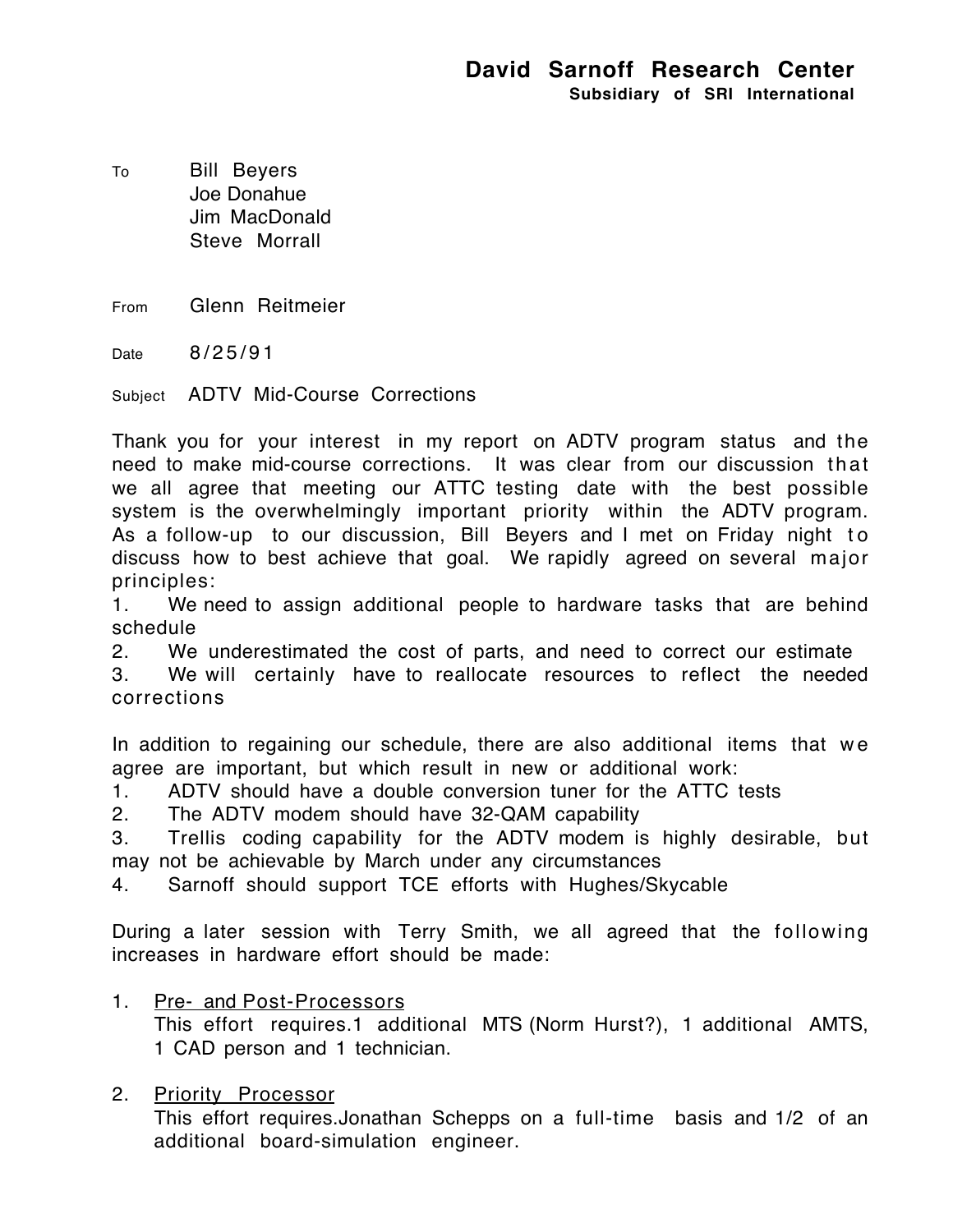July 29, 1991 Page 2

- 3. Transport Processor This effort requires.1 additional board-simulation engineer [already identified and starting today].
- 4. Rate Buffer This effort requires 1/2 of an additional board-simulation engineer.
- 5. Inverse Transport Processor

This effort requires.Bruce Anderson on a full-time basis (he must be replaced on the ghost-cancellation project), 1 MTS to program PLDs (Beltz?), and 1 additional board-simulation engineer [already identified and starting today].

- 6. Subsystem Integration and Test This effort requires.the addition of Howard Edinger [already done] and Bob Siracusa, as well as 1 MTS to "captain" the other board simulators.
- 7. RF Modem

Providing 32-QAM capability requires full-time effort from the existing team through March.

8. Trellis Coding

Providing Trellis capability (if it can be done) will require the current FEC team to pick up this task, as soon as the Reed-Solomon effort is completed and continuing through March.

9. RF/IF Tasks

Integrating a Double-Conversion Tuner requires some additional effort from Klensch, Kelly and Stetz.

Accomodating these increases in hardware effort will surely require reallocating resources. I have already initiated a task-by-task analysis of what will be required, given the needed increases and the effort already expended. Bill Beyers and I have had some initial discussion of the priorities of non-hardware tasks in ADTV, and we will develop our recommendations for changes as soon as we understand the magnitude of the additional hardware effort that is needed. Due to our time-critical schedule, I believe that we must increase our hardware efforts as soon as possible, and follow rapidly with consequent reductions in other tasks.

There are several issues to begin working on immediately: